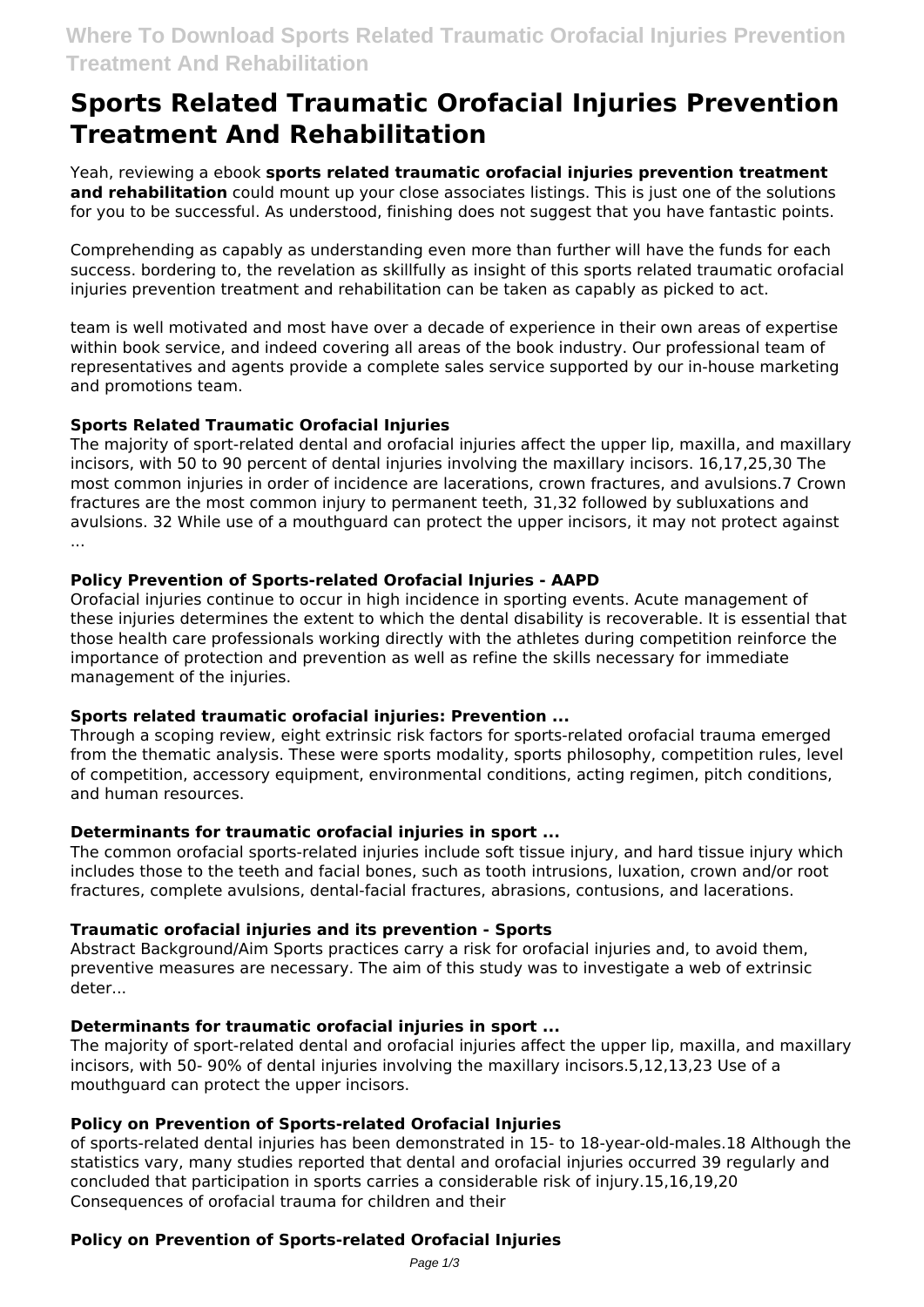Sports have been reported to be associated with high occurrence of orodental injuries. Prevalence of dental trauma reported in Pan America games athletes was 49.6%, with no gender-based differences (7). 50% of athletes sustained orofacial injuries in Brazilian basketball players (8).

# **A Study of Sports Related Occurrence of Traumatic ...**

It includes mainly the prevention and management of sports-related orofacial injuries and associated oral diseases or traumas. The dentist can play a critical role in informing athletes, coaches, and patients and their parents about the importance of prevention, treatment, and diagnosis for orofacial injuries in sports.

## **Factors Affecting Sports-Related Orofacial Injuries and ...**

Sports related orofacial injuries include fracture of the facial bones, TMJ injuries, tooth intrusion, tooth extrusion, crown and root fractures, avulsions [4] [5][6][7], lip lacerations, tongue ...

#### **(PDF) Traumatic orofacial injuries and its prevention**

It includes mainly the prevention and management of sports-related orofacial injuries and associated oral diseases or traumas. The dentist can play a critical role in informing athletes, coaches,...

#### **(PDF) Factors Affecting Sports-Related Orofacial Injuries ...**

The establishment of mouthguard programs for athletes of all ages, genders, and sports may help to reduce the incidence of dental trauma. A sports-related, orofacial/dental trauma reporting system is considered.

#### **A literature review of sports-related orofacial trauma.**

Sport activities can account for up to one-third of all orofacial injuries. Mouthguards (MGs) have been proposed as a way to reduce these injuries. Objectives. To present a systematic review and meta-analysis of the effectiveness of MGs for the prevention of sports-related orofacial injuries and concussions. Methods

## **Effectiveness of Mouthguards for the ... - Sports Medicine**

The majority of sport-related dental and orofacial injuries affect the upper lip, maxilla, and maxillary incisors, with 50 to 90 percent of dental injuries involving the maxillary incisors.16,17,25,30The most common injuries in order of inci- dence are lacerations, crown fractures, and avulsions.7 Crown fractures are the most common injury to permanent teeth,31,32

## **THE RFNE CFRMT AUANLOPPPurposueoMthsMdPpop hBahtPackgoaMu ...**

Fifty-six percent of all traumatic brain injuries (concussions) and 75% of all orofacial injuries occurred when the athlete refrained from using mouthguard protection. 4 In Alabama, a study on 754 football players revealed that 52% of all orofacial injuries occurred in sports other than organized football.

## **Statistics | Sports-Related Dental Injuries and Sports ...**

A sports-related, orofacial/dental trauma reporting system is considered. This literature review evaluates the significance of dental injuries and their relationship to specific sports activities. Many studies have been published on individual sports or groups of sports but most pertain to specific age groups or levels of competition.

#### **A literature review of sports-related orofacial trauma.**

According to CPSC data, there were an estimated 454,407 sports-related head injuries treated at U.S. hospital emergency rooms in 2018. This number represents a decrease of nearly 32,875 sportsrelated injuries from the previous year. Of all the sports noted below, most of them posted a decrease in the number of injuries treated from 2017.

#### **A Neurosurgeon's Guide to Sports-related Head Injury**

The expanding arena of sports and vigorous recreational activities is associated with an increased risk for sports-related injuries, including trauma to the teeth.